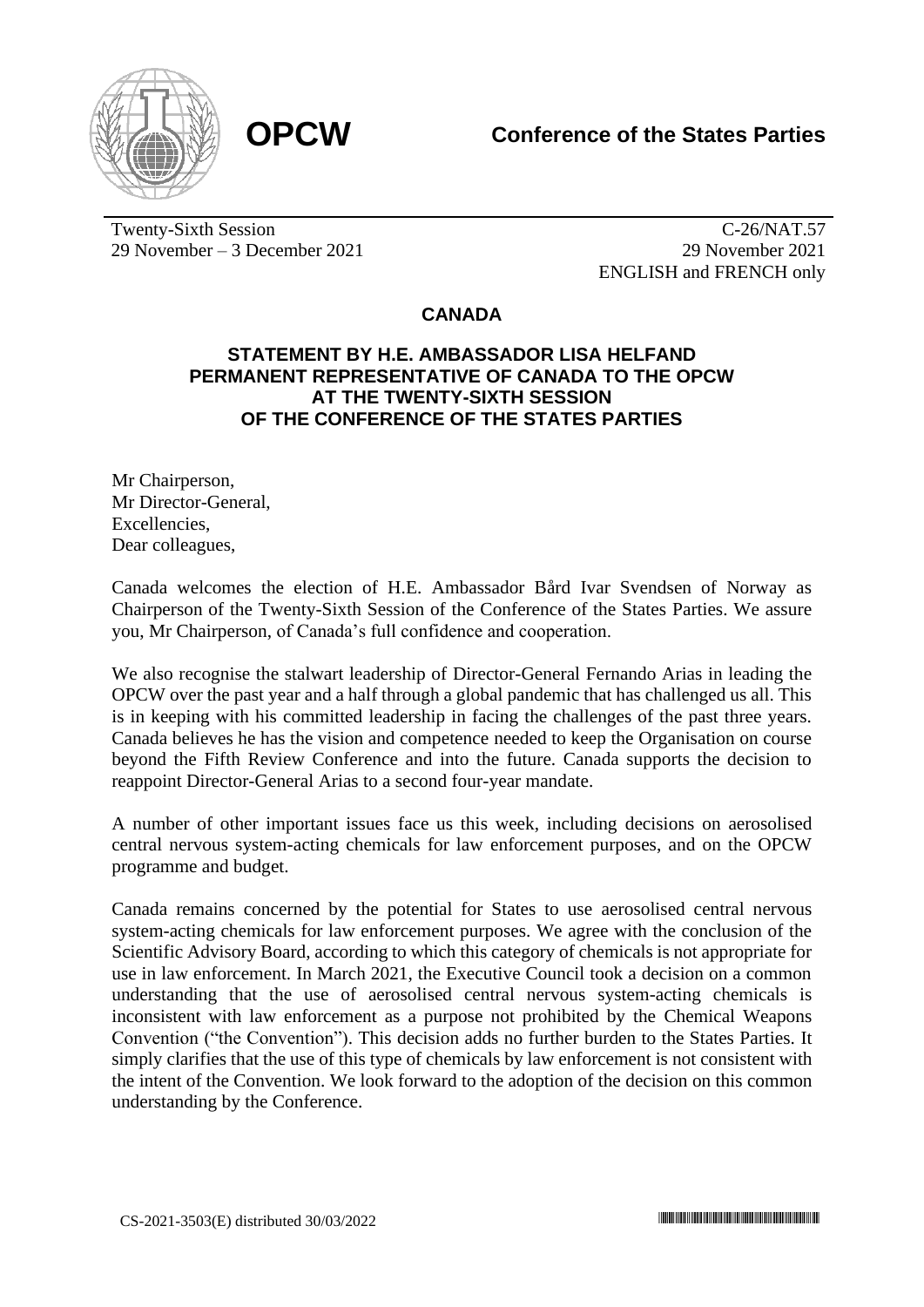C-26/NAT.57 page 2

We also fully support the draft decision on the OPCW Programme and Budget for 2022. We understand the challenges for States Parties imposed by a zero real growth approach, particularly in these times of economic strain as a result of the COVID-19 pandemic. However, after years of zero nominal growth budgets, this modification is urgently needed in order for the Organisation to be on a sustainable footing and to fulfil its mandate effectively.

We also share the concerns about the financial challenges caused by the late or non-payment of assessed contributions, including by a small number of States Parties who have chosen to withhold part of their dues for political reasons. This does harm to all the programmes of the OPCW. We urge all States Parties to pay their assessed contributions in full and on time.

Beyond these decisions, there are a number of issues that touch on the core obligations of the Convention that are of concern to Canada and deserve our consideration this week.

It has now been more than a year since the August 2020 attempted assassination of Alexei Navalny with a novichok-type chemical weapon. Since then, no progress has been made. No investigation has taken place in Russia. Questions put to the Russian Federation under Article IX in October 2021 by 45 countries (including Canada) remain unanswered. The only reaction has been to deny, distract, and dismiss. We repeat our demand that the Russian Federation declare its novichok programme in full, commit to full transparency, and accept its responsibility for this grave violation of the Convention. In this regard, we are committed co-sponsors of the joint statement seeking immediate action on the poisoning of Mr Navalny.

This year, the Conference suspended the rights and privileges of the Syrian Arab Republic following the conclusions of the OPCW Investigation and Identification Team (IIT), according to which the Syrian Government likely used chemical weapons in attacks in Ltamenah and Saraqib. Syria must be held accountable for all of its violations of international law, including chemical weapons use. Syria must come into full compliance with the Convention. It must cooperate with the Declaration Assessment Team and fully declare any and all chemical weapons it has retained, in keeping with the obligation of all States Parties under the Convention. Regrettably, Syria's cooperation with the Technical Secretariat has deteriorated in recent months, for example, with the delay in the issuing of visas, which has hampered the deployment of missions to Syria. These are not the actions of a State Party committed to fulfilling its obligations under the Convention. The onus lies on Syria to take steps to comply with its obligations. Canada joins the other co-sponsors of the joint statement, in which we express our dismay and insist that Syria comply immediately with its obligations.

Last week, Canada co-hosted an event entitled "The Last Straw: How Chemical Weapons Impact Women and Break Communities". Among the speakers were women survivors of chemical attacks in Syria by the Assad regime. Their lives are not numbers in a statistic. Their suffering is real, and drives us in our commitment to hold those who use these weapons which should have been eliminated years ago—to account.

It is also important that we better understand how societies are affected by chemical weapons use. The stories of the women who spoke at Friday's event are not unique. It has been demonstrated that women and children are especially vulnerable in armed conflict, and that they tend to bear the brunt of the violence, despite not taking part in the fighting. It is also widely recognised that women are agents of peace who help to rebuild the fabric of society after an armed conflict. Violently targeting women damages communities' ability to recover from armed conflict, especially when chemical weapons are used. We hope that the work we